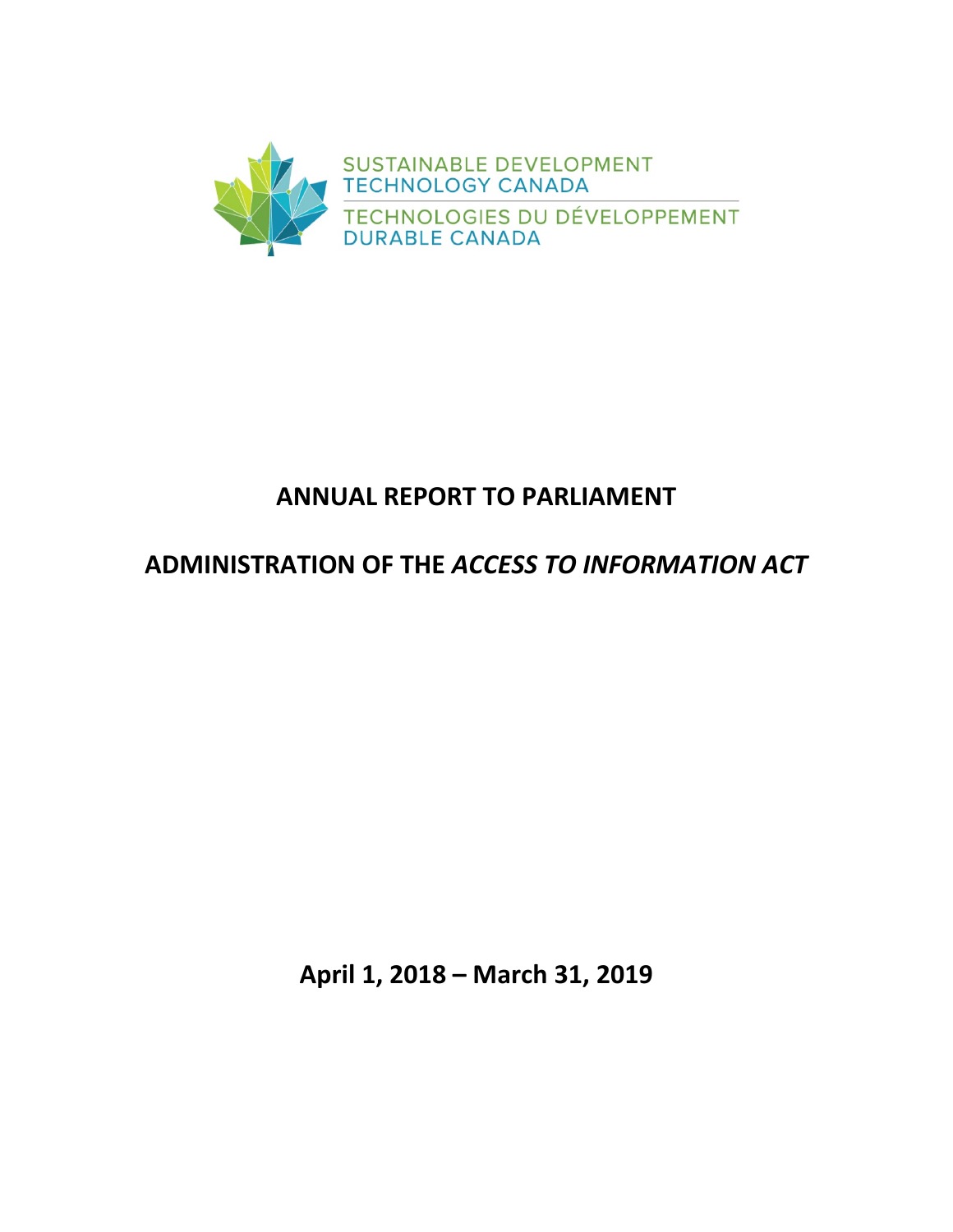# Table of contents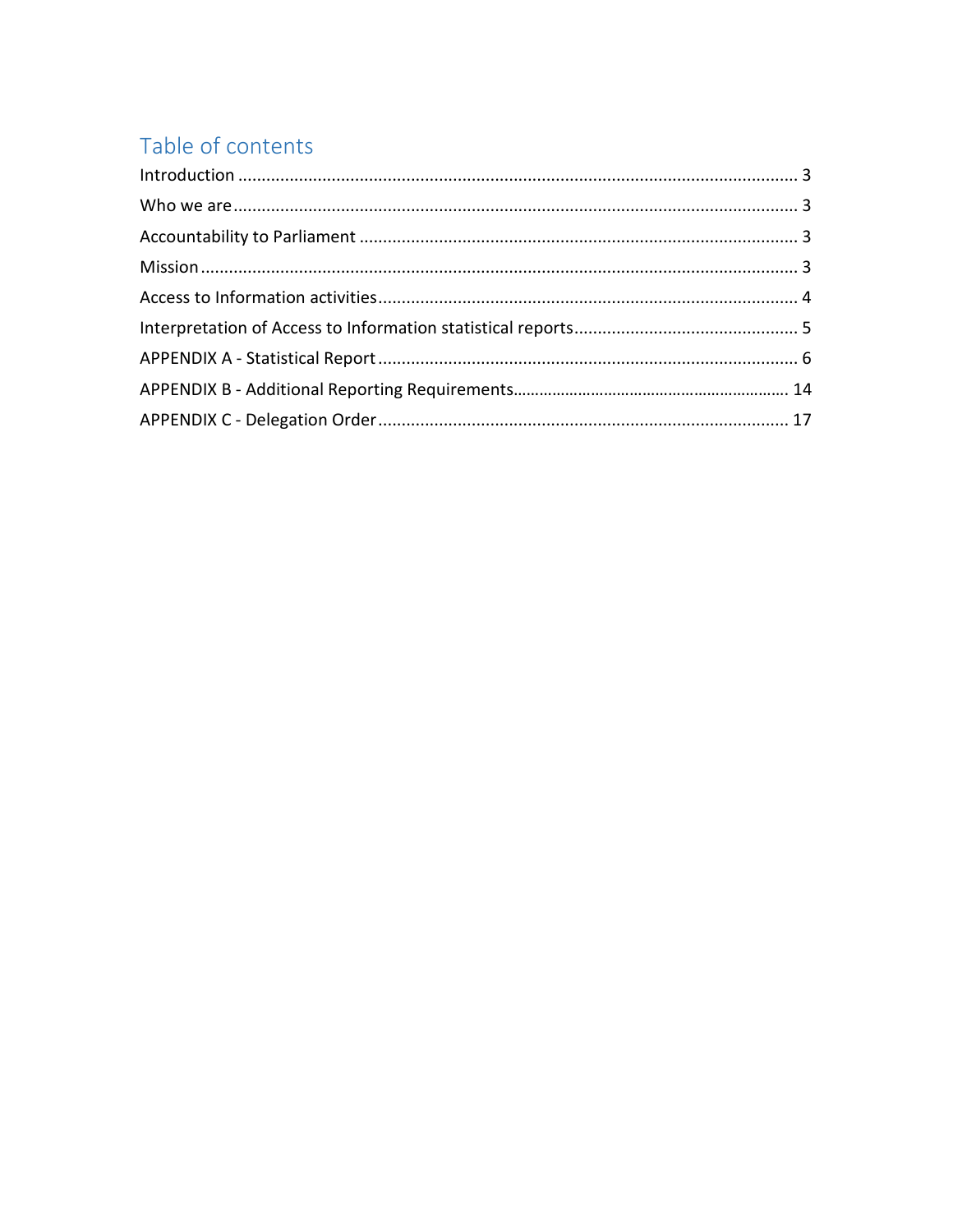# <span id="page-2-0"></span>**Introduction**

Sustainable Development Technology Canada (SDTC) is pleased to submit to the Minister of Innovation, Science and Economic Development, for tabling in Parliament, its annual report on the administration of the *Access to Information Act* for the reporting period commencing April 1, 2018 and ending March 31, 2019. This report is submitted in accordance with section 72 of the *Act.*

The *Access to Information Act* took effect on July 1, 1983. The ATIA gives Canadian citizens, permanent residents, any person and corporation present in Canada a right of access to information contained in government records, subject to certain specific and limited exceptions.

# <span id="page-2-1"></span>Who we are

Sustainable Development Technology Canada (SDTC) is a foundation created by the Government of Canada to support Canadian companies with the potential to become world leaders in their efforts to develop and demonstrate new environmental technologies that address climate change, clean air, clean water and clean soil.

Governance and oversight of the Foundation's activities are provided by an independent, 15-member Board of Directors made up of private and not-for-profit sector leaders from across Canada with a broad range of experience and expertise. This Board oversight includes accountability for the management of the Foundation's financial matters, strategic direction and business affairs. A list of the current Board of Directors and Members of the Foundation can be found [at](https://www.sdtc.ca/en/about-sdtc/team/board-committees) sdtc.ca.

# <span id="page-2-2"></span>Accountability to Parliament

In addition to being accountable to its Board of Directors, SDTC is accountable to Parliament through the Minister of Innovation, Science and Economic Development Canada (ISED).

In its accountability to Parliament, SDTC adheres to many federal Acts and has been asked to participate in a number of federal reviews and evaluations undertaken by federal government departments including the Office of the Auditor General of Canada and the Treasury Board of Canada Secretariat.

Budget 2017 characterized SDTC as a flagship program and included an additional investment of \$400 million over five years to re-capitalize the SD Tech Fund. This \$400 million commitment is the single largest investment to SDTC made by the Government of Canada since inception in 2001.

Since 2001, the Government of Canada has committed \$1.364 billion to SDTC.

# <span id="page-2-3"></span>**Mission**

SDTC's mission is to be a catalyst and convenor for Canada's cleantech ecosystem by helping Canadian entrepreneurs accelerate the development and deployment of globally competitive clean technology solutions.

To realize this mission, SDTC seeks to:

1. Fund the development and demonstration of new sustainable development technologies related to climate change, clean air, clean water and clean soil.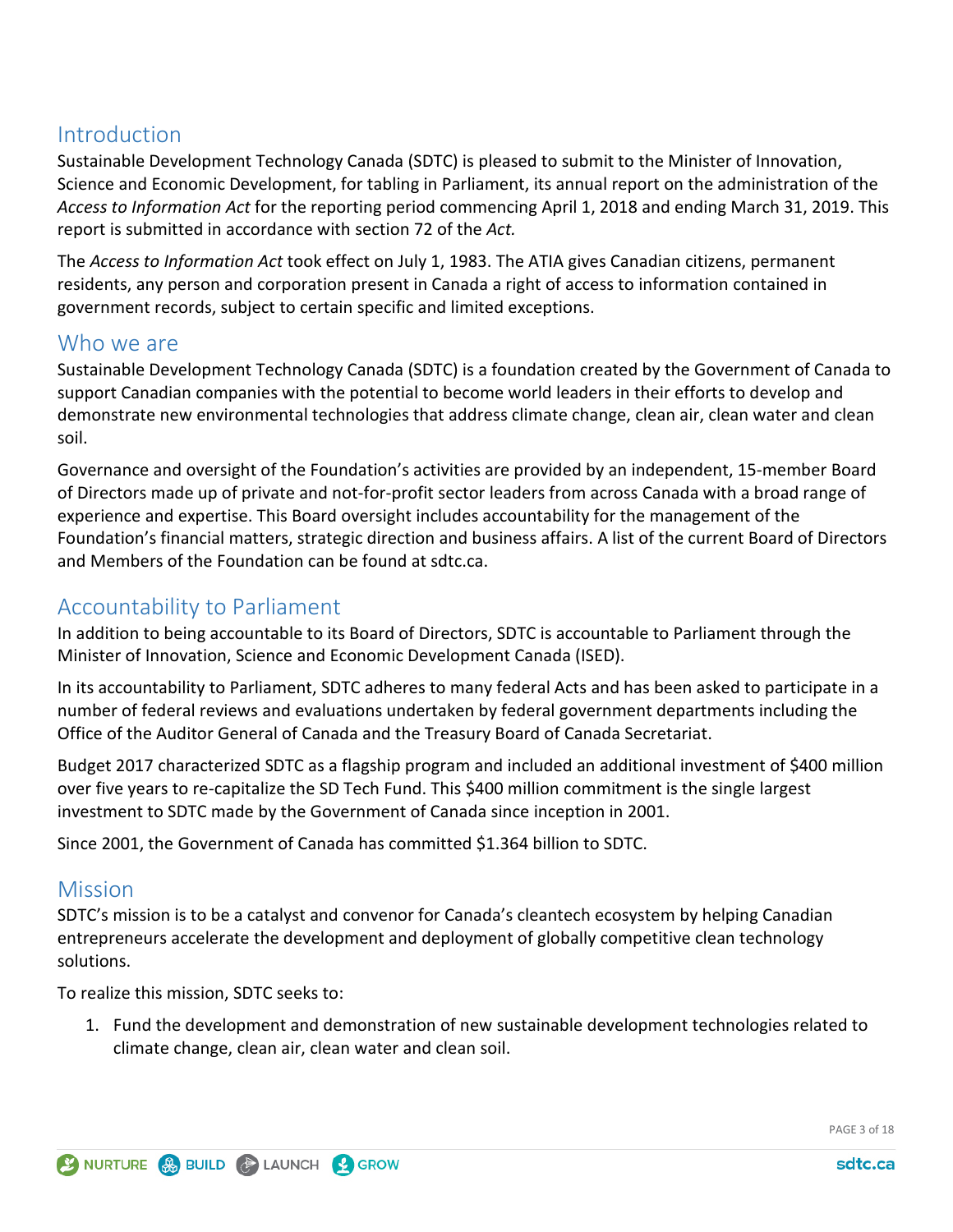- 2. Foster and encourage innovative collaboration and partnering amongst the private sector, academia, not-for-profit and other like-mandated organizations to develop and demonstrate environmental technologies with respect to climate change, clean air, clean water and clean soil.
- 3. Promote timely diffusion of new sustainable development technologies across key economic sectors in Canada.

# <span id="page-3-0"></span>Access to Information activities

The President & CEO is the designated head of the institution for the *Access to Information Act*. The President & CEO, with support from the VP Partnerships, is responsible for the development, coordination and implementation of effective policies, guidelines, systems and procedures to enable efficient processing of requests under the *Access to Information Act.* The ATIP office consists of one ATIP Coordinator and relies on the advice and guidance of consultants and legal advisors on an as needed basis.

The activities of the Access to Information and Privacy office include:

- Processing requests under the *Act*;
- Developing and maintaining policies, procedures and guidelines to ensure the Act is respected by the institution;
- Promoting awareness of the Act to ensure SDTC's responsiveness to the obligations imposed on the government;
- Monitoring SDTC's compliance with the Act, regulations and relevant procedures and policies;
- Preparing annual reports to Parliament and other statutory reports, as well as other material that may be required by central agencies;
- Representing SDTC in dealings with the Treasury Board Secretariat (TBS), the Information Commissioner and other government funds and agencies regarding the application of the Act as they relate to SDTC;
- <span id="page-3-1"></span>• Supporting SDTC in meeting its commitments in relation to greater openness and transparency through proactive disclosure of information and the disclosure of information through informal avenues.

PAGE 4 of 18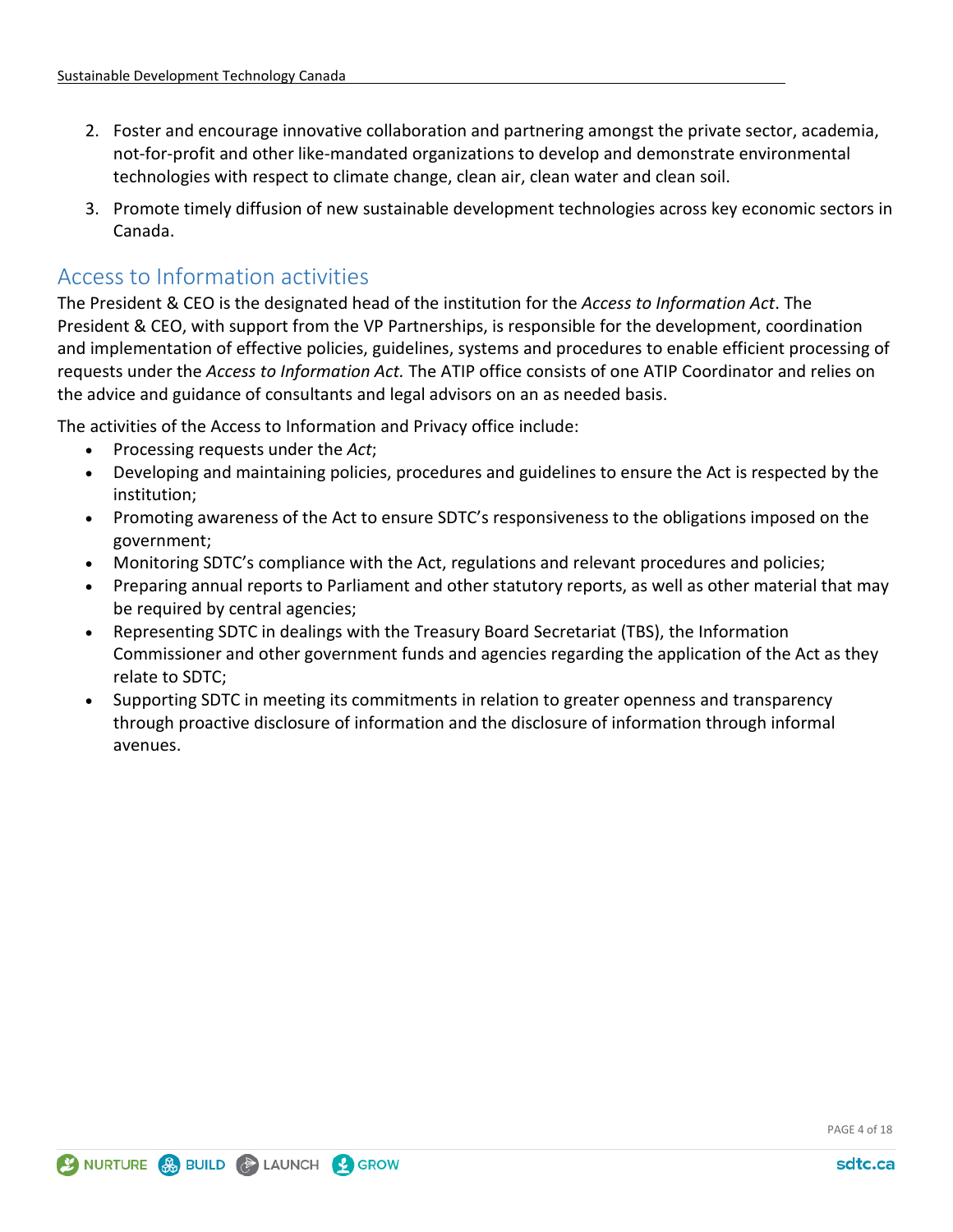

# Interpretation of Access to Information statistical reports

From the above statistical analysis comparing this fiscal to the past three, SDTC received a typical amount of ATI requests and complaints. SDTC has implemented an *Access to Information and Privacy* processing software which reflects the reduction in average completion time. This software monitors and alerts the ATIP Coordinator to approaching deadlines. SDTC continues to work towards the implementation of an electronic records document management system which will significantly reduce the amount of time it takes to collect requested records.

During the reporting period SDTC received seven Access to Information requests and no complaints. SDTC works closely with the Office of the Information Commissioner to address ongoing complaints. Our procedures are highly detailed and well supported for the decisions we make when releasing information through the ATI Act. Therefore, the majority of complaints that have been filed against SDTC have been resolved as unfounded.

There were no formal training sessions conducted during the reporting period. The ATIP Coordinator however did attend quarterly community meetings hosted by Treasury Board Secretariat. Continuous advice and recommendations were provided by consultants and legal counsel on an as required basis to management and staff.

No audits were conducted during the reporting period.

No new institution-specific access to information related policies, guidelines or procedures were implemented in the institution during the reporting period.

For 2018-2019, the costs directly associated with the administration of the *Access to Information Act* are estimated at \$71,611.

| Staff                                | \$10,754 |
|--------------------------------------|----------|
| Consultant fees                      | \$60,857 |
| <b>Office Equipment and Supplies</b> | S0       |

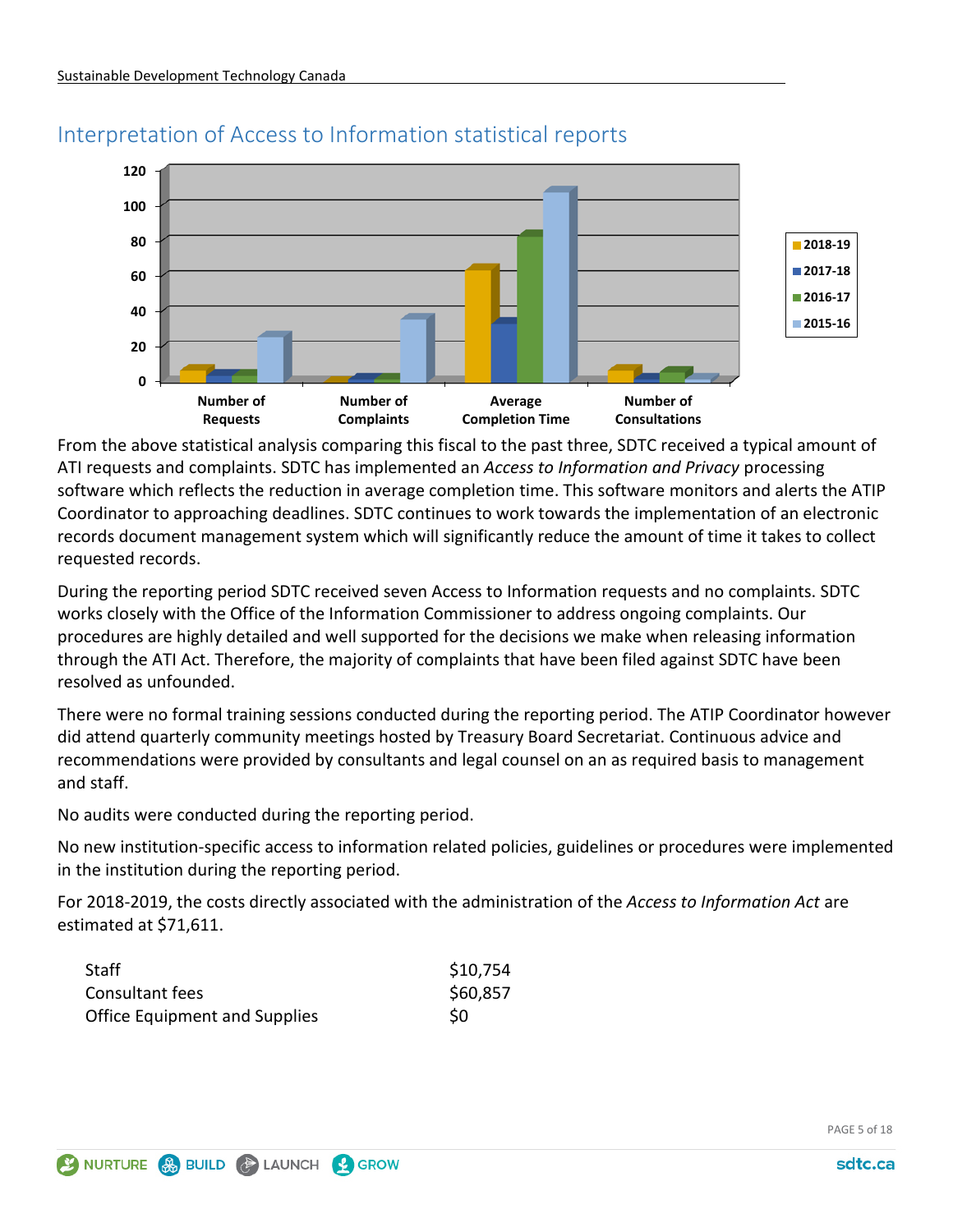# <span id="page-5-0"></span>**APPENDIX A - Statistical Report**

Government Gouvernement of Canada du Canada

# **Statistical Report on the Access to Information Act**

Name of institution: Sustainable Development Technology Canada

2018-04-01

**Reporting period:** 

to

2019-03-31

## Part 1: Requests Under the Access to Information Act

### 1.1 Number of requests

|                                            | <b>Number of Requests</b> |
|--------------------------------------------|---------------------------|
| Received during reporting period           |                           |
| Outstanding from previous reporting period |                           |
| Total                                      |                           |
| Closed during reporting period             |                           |
| Carried over to next reporting period      |                           |

## 1.2 Sources of requests

| <b>Source</b>             | <b>Number of Requests</b> |
|---------------------------|---------------------------|
| Media                     |                           |
| Academia                  |                           |
| Business (private sector) |                           |
| Organization              |                           |
| Public                    |                           |
| Decline to Identify       |                           |
| Total                     |                           |

PAGE 6 of 18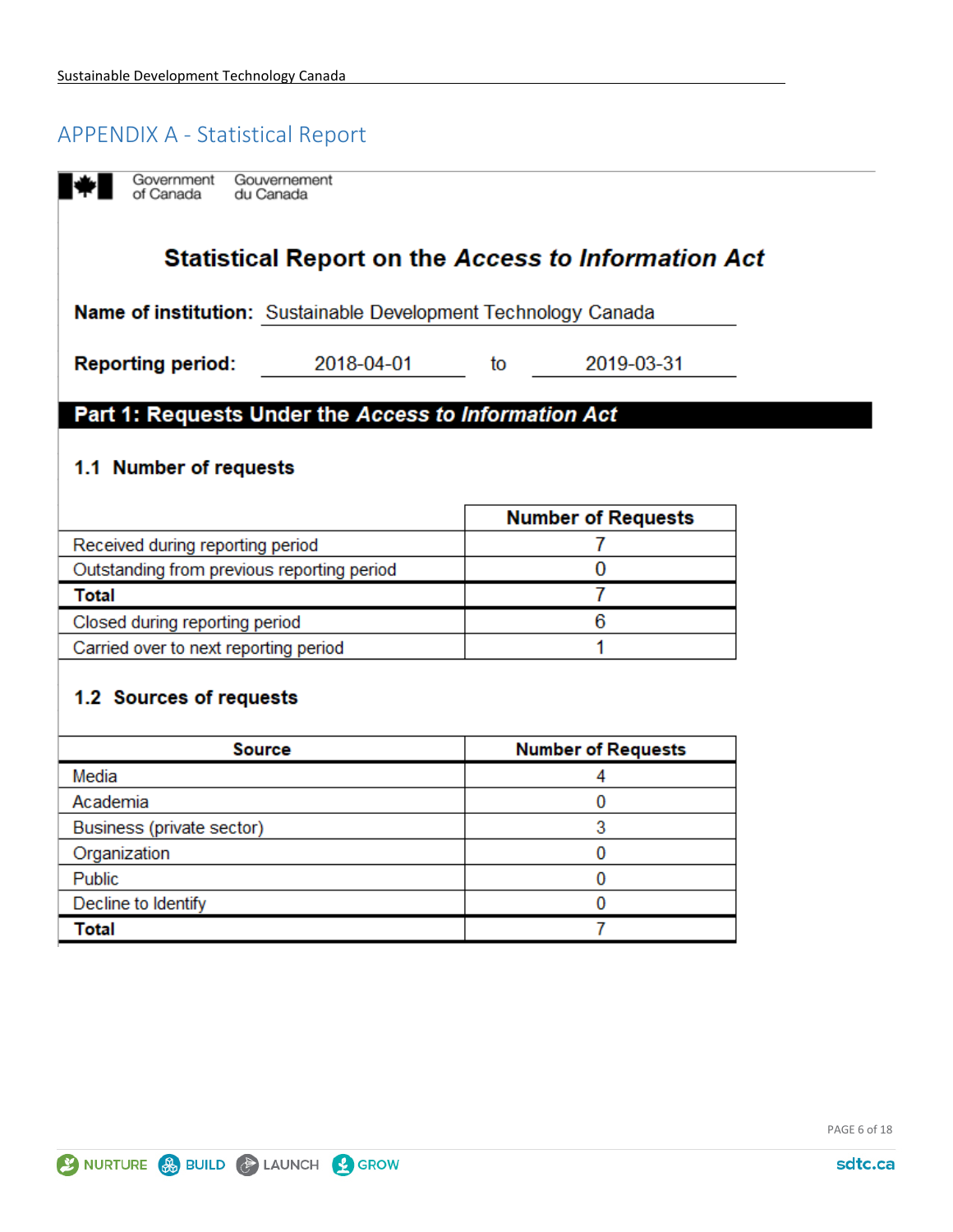# 1.3 Informal requests

| <b>Completion Time</b> |      |                                         |                      |                       |                       |                     |       |  |  |
|------------------------|------|-----------------------------------------|----------------------|-----------------------|-----------------------|---------------------|-------|--|--|
| Days                   | Davs | 1 to 15   16 to 30   31 to 60  <br>Days | 61 to<br>120<br>Days | 121 to<br>180<br>Days | 181 to<br>365<br>Days | Than<br>365<br>Days | Total |  |  |
|                        |      |                                         |                      |                       |                       |                     |       |  |  |

Note: All requests previously recorded as "treated informally" will now be accounted for in this section only.

#### 1 TBS/SCT 350-63 (Rev. 2011/03 Part 2: Requests Closed During the Reporting Period

## 2.1 Disposition and completion time

|                                          | <b>Completion Time</b> |          |                                  |                        |                       |                       |                            |       |
|------------------------------------------|------------------------|----------|----------------------------------|------------------------|-----------------------|-----------------------|----------------------------|-------|
| <b>Disposition of</b><br><b>Requests</b> | 1 to 15<br><b>Days</b> | Days     | 16 to 30 31 to 60<br><b>Days</b> | $61$ to<br>120<br>Days | 121 to<br>180<br>Days | 181 to<br>365<br>Days | Than<br>365<br><b>Days</b> | Total |
| All disclosed                            | 0                      | $\Omega$ | 0                                | 0                      | 0                     | 0                     | $\Omega$                   | 0     |
| Disclosed in part                        | 0                      | 0        | 0                                |                        | $\Omega$              | 0                     | 0                          |       |
| All exempted                             | 0                      | 0        | 0                                | 0                      | $\Omega$              | 0                     | 0                          | 0     |
| All excluded                             | 0                      | 0        | 0                                | 0                      | 0                     | 0                     | 0                          | 0     |
| No records exist                         | 0                      | 0        | 0                                | 0                      | $\Omega$              | 0                     | 0                          | 0     |
| Request transferred                      | 0                      | 0        | 0                                | 0                      | $\Omega$              | 0                     | 0                          | 0     |
| Request abandoned                        | 4                      | 0        | 0                                | 0                      | $\Omega$              | 0                     | 0                          | 4     |
| Neither confirmed nor                    |                        |          |                                  |                        |                       |                       |                            |       |
| denied                                   | 0                      |          | 0                                | 0                      | $\Omega$              | 0                     | 0                          |       |
| Total                                    | 4                      |          | 0                                |                        | $\Omega$              | 0                     | 0                          | 6     |

**Canadä**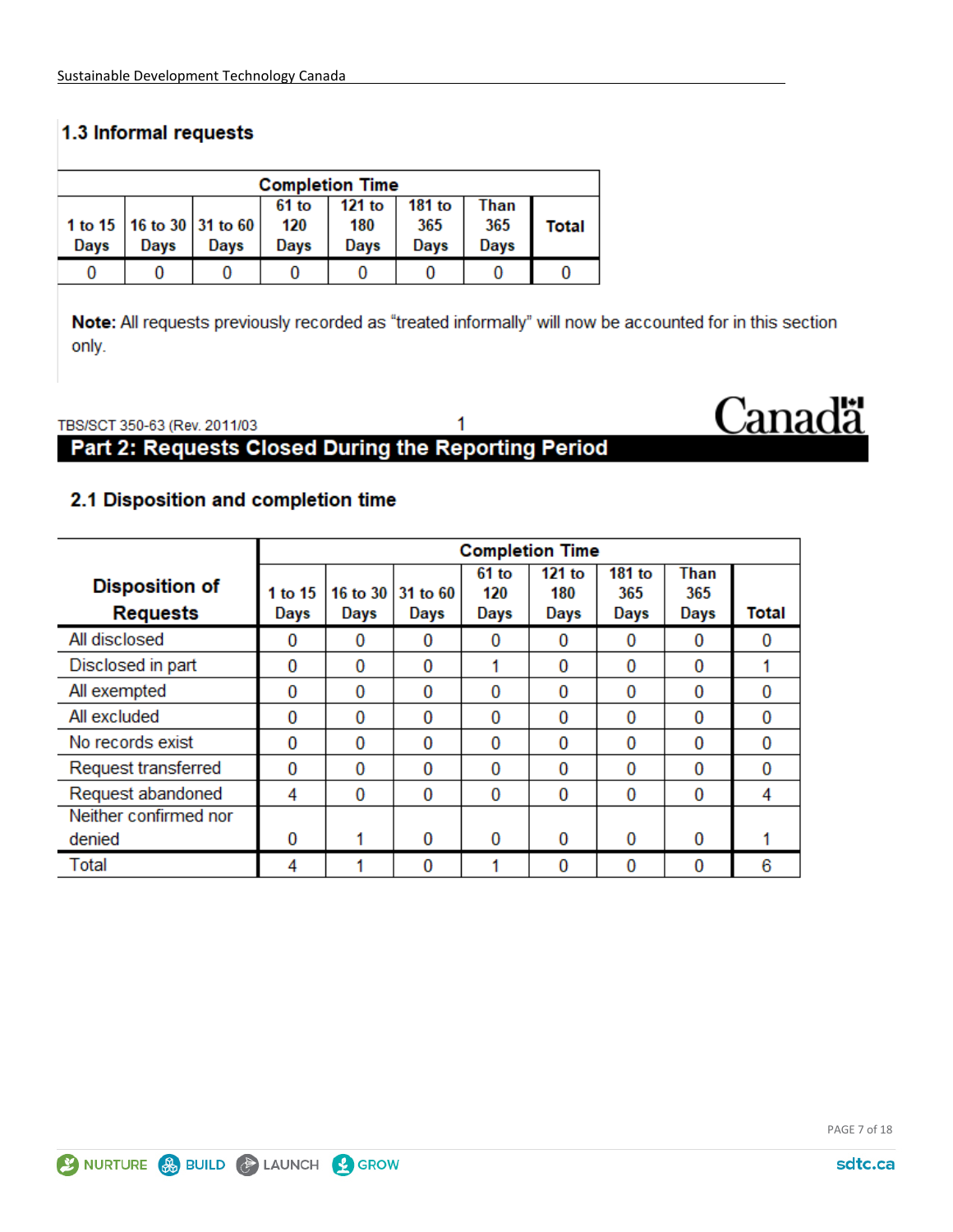# 2.2 Exemptions

|                 | <b>Number</b><br>of<br>Request |                | <b>Number</b><br>οf<br><b>Request</b> |                         | <b>Number</b><br>of<br><b>Request</b> |                             | <b>Number</b><br>of<br>Request |
|-----------------|--------------------------------|----------------|---------------------------------------|-------------------------|---------------------------------------|-----------------------------|--------------------------------|
| <b>Section</b>  | s                              | <b>Section</b> | s                                     | <b>Section</b>          | s                                     | <b>Section</b>              | s                              |
| 13(1)(a)        | 0                              | 16(2)          | 0                                     | 18(a)                   | $\bf{0}$                              | 20.1                        | 0                              |
| 13(1)(b)        | 0                              | 16(2)(a)       | 0                                     | 18(b)                   | 1                                     | 20.2                        | 0                              |
| 13(1)(c)        | 0                              | 16(2)(b)       | 0                                     | 18(c)                   | $\bf{0}$                              | 20.4                        | 0                              |
| 13(1)(d)        | 0                              | 16(2)(c)       | 0                                     | 18(d)                   | 0                                     | 21(1)(a)                    | 0                              |
| 13(1)(e)        | 0                              | 16(3)          | 0                                     | 18.1(1)(a)              | $\bf{0}$                              | 21(1)(b)                    | 0                              |
| 14              | $\bf{0}$                       | 16.1(1)(a)     | 0                                     | 18.1(1)(b)              | $\bf{0}$                              | 21(1)(c)                    | 0                              |
| 14(a)           | 0                              | 16.1(1)(b)     | 0                                     | 18.1(1)(c)              | $\bf{0}$                              | 21(1)(d)                    | 0                              |
| 14(b)           | 0                              | 16.1(1)(c)     | 0                                     | 18.1(1)(d)              | 0                                     | 22                          | 0                              |
| 15(1)           | 0                              | 16.1(1)(d)     | 0                                     | 19(1)                   | 1                                     | 22.1(1)                     | 0                              |
| $15(1) - I.A.*$ | $\bf{0}$                       | 16.2(1)        | 0                                     | 20(1)(a)                | $\bf{0}$                              | 23                          | 0                              |
| $15(1)$ - Def.* | 0                              | 16.3           | 0                                     | 20(1)(b)                | 1                                     | 24(1)                       | 0                              |
| $15(1) - S.A.*$ | 0                              | 16.4(1)(a)     | 0                                     | 20(1)(b.1)              | 0                                     | 26                          | 0                              |
| 16(1)(a)(i)     | 0                              | 16.4(1)(b)     | 0                                     | 20(1)(c)                | 1                                     |                             |                                |
| 16(1)(a)(ii)    | 0                              | 16.5           | 0                                     | 20(1)(d)                | 1                                     |                             |                                |
| 16(1)(a)(iii)   | 0                              | 17             | 0                                     |                         |                                       |                             |                                |
| 16(1)(b)        | 0                              |                |                                       |                         |                                       |                             |                                |
| 16(1)(c)        | 0                              |                |                                       |                         |                                       |                             |                                |
| 16(1)(d)        | 0                              |                | * I.A.: International Affairs         | Def.: Defence of Canada |                                       | S.A.: Subversive Activities |                                |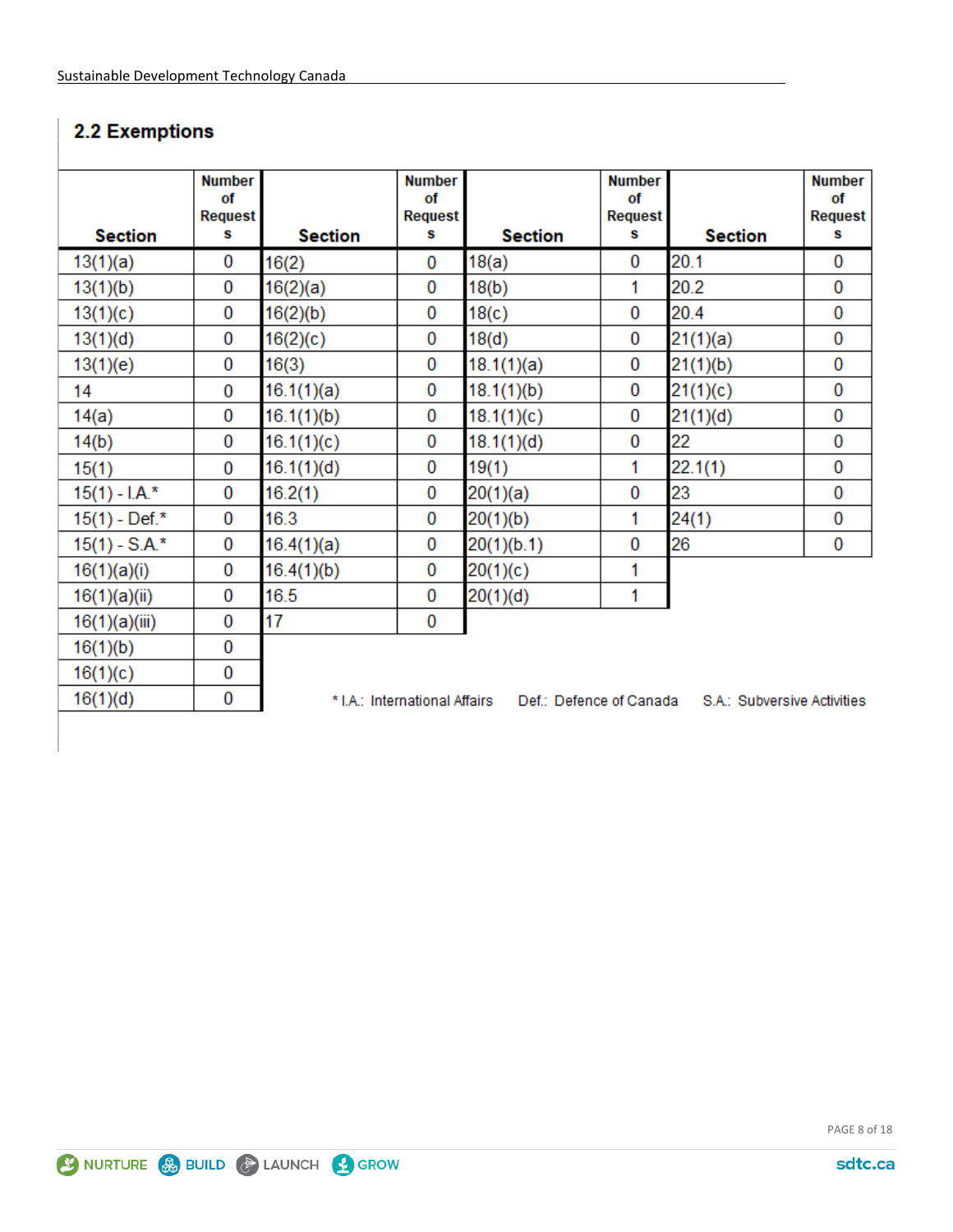## **2.3 Exclusions**

| <b>Section</b> | <b>Number of</b><br><b>Requests</b> | <b>Section</b> | <b>Number of</b><br><b>Requests</b> | <b>Section</b>  | <b>Number of</b><br><b>Requests</b> |
|----------------|-------------------------------------|----------------|-------------------------------------|-----------------|-------------------------------------|
| 68(a)          | 0                                   | 69(1)          |                                     | 69(1)(g) re (a) |                                     |
| 68(b)          | 0                                   | 69(1)(a)       | 0                                   | 69(1)(g) re (b) |                                     |
| 68(c)          | 0                                   | 69(1)(b)       | 0                                   | 69(1)(g) re (c) |                                     |
| 68.1           | 0                                   | 69(1)(c)       | 0                                   | 69(1)(g) re (d) |                                     |
| 68.2(a)        | 0                                   | 69(1)(d)       | 0                                   | 69(1)(g) re (e) |                                     |
| 68.2(b)        | 0                                   | 69(1)(e)       | 0                                   | 69(1)(g) re (f) |                                     |
|                |                                     | 69(1)(f)       |                                     | 69.1(1)         |                                     |

# 2.4 Format of information released

| <b>Disposition</b> | Paper | <b>Electronic</b> | <b>Other Formats</b> |
|--------------------|-------|-------------------|----------------------|
| All disclosed      |       |                   |                      |
| Disclosed in part  |       |                   |                      |
| Total              |       |                   |                      |

PAGE 9 of 18

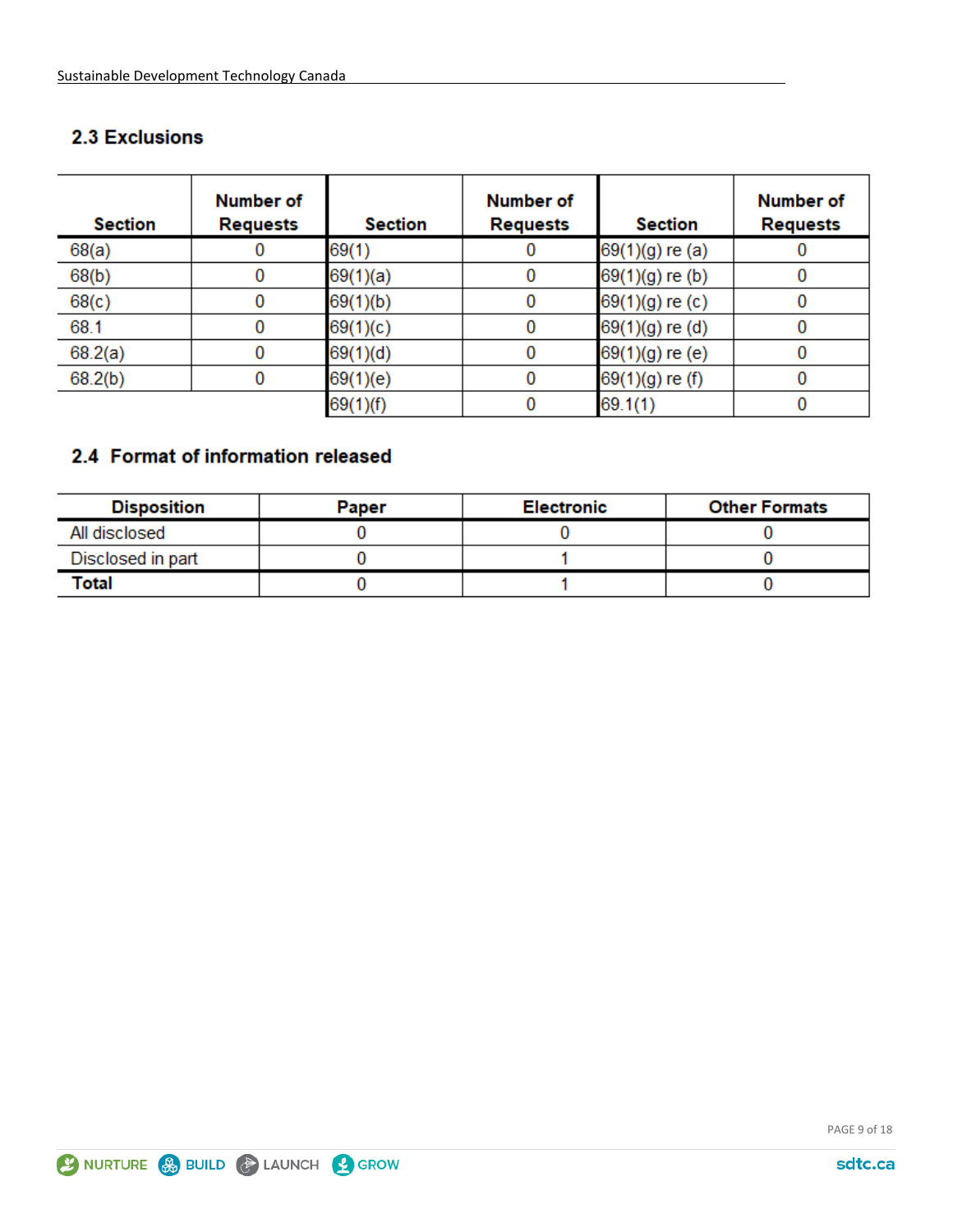# 2.5 Complexity

### 2.5.1 Relevant pages processed and disclosed

| <b>Disposition of</b><br><b>Requests</b> | <b>Number of Pages</b><br><b>Processed</b> | <b>Number of Pages</b><br><b>Disclosed</b> | <b>Number of Requests</b> |
|------------------------------------------|--------------------------------------------|--------------------------------------------|---------------------------|
| All disclosed                            |                                            |                                            |                           |
| Disclosed in part                        | 1335                                       | 104                                        |                           |
| All exempted                             |                                            |                                            |                           |
| All excluded                             |                                            |                                            |                           |
| Request abandoned                        |                                            |                                            |                           |
| Neither confirmed nor                    |                                            |                                            |                           |
| denied                                   |                                            |                                            |                           |

## 2.5.2 Relevant pages processed and disclosed by size of requests

|                                           |                                 | Less Than 100<br>Pages<br><b>Processed</b> |                                 | 101-500<br>501-1000<br>Pages<br>Pages<br><b>Processed</b><br>Processed |                                        | 1001-5000<br>Pages<br><b>Processed</b> |                     | More Than 5000<br>Pages<br><b>Processed</b> |                                 |                           |
|-------------------------------------------|---------------------------------|--------------------------------------------|---------------------------------|------------------------------------------------------------------------|----------------------------------------|----------------------------------------|---------------------|---------------------------------------------|---------------------------------|---------------------------|
| <b>Disposition</b>                        | <b>Number</b><br>of<br>Requests | Pages<br>Disclosed                         | <b>Number</b><br>of<br>Requests | Pages<br><b>Disclosed</b>                                              | <b>Number</b><br>of<br><b>Requests</b> | Pages<br>Disclosed Requests Disclosed  | <b>Number</b><br>of | Pages                                       | <b>Number</b><br>of<br>Requests | Pages<br><b>Disclosed</b> |
| All disclosed                             | 0                               | 0                                          | 0                               | 0                                                                      | 0                                      | 0                                      | $\Omega$            | 0                                           | 0                               | 0                         |
| Disclosed in<br>part                      | 0                               | 0                                          | 0                               | 0                                                                      | 0                                      | 0                                      |                     | 104                                         | 0                               | $\bf{0}$                  |
| All exempted                              | $\bf{0}$                        | $\bf{0}$                                   | 0                               | 0                                                                      | 0                                      | 0                                      | $\bf{0}$            | 0                                           | 0                               | 0                         |
| All excluded                              | 0                               | $\bf{0}$                                   | 0                               | 0                                                                      | 0                                      | 0                                      | 0                   | 0                                           | 0                               | 0                         |
| Request<br>abandoned                      | 4                               | 0                                          | 0                               | 0                                                                      | 0                                      | 0                                      | 0                   | 0                                           | 0                               | 0                         |
| <b>Neither</b><br>confirmed nor<br>denied |                                 | 0                                          | 0                               | 0                                                                      | 0                                      | 0                                      | $\Omega$            | 0                                           | 0                               | $\bf{0}$                  |
| Total                                     | 5                               | 0                                          | 0                               | 0                                                                      | 0                                      | 0                                      |                     | 104                                         | 0                               | 0                         |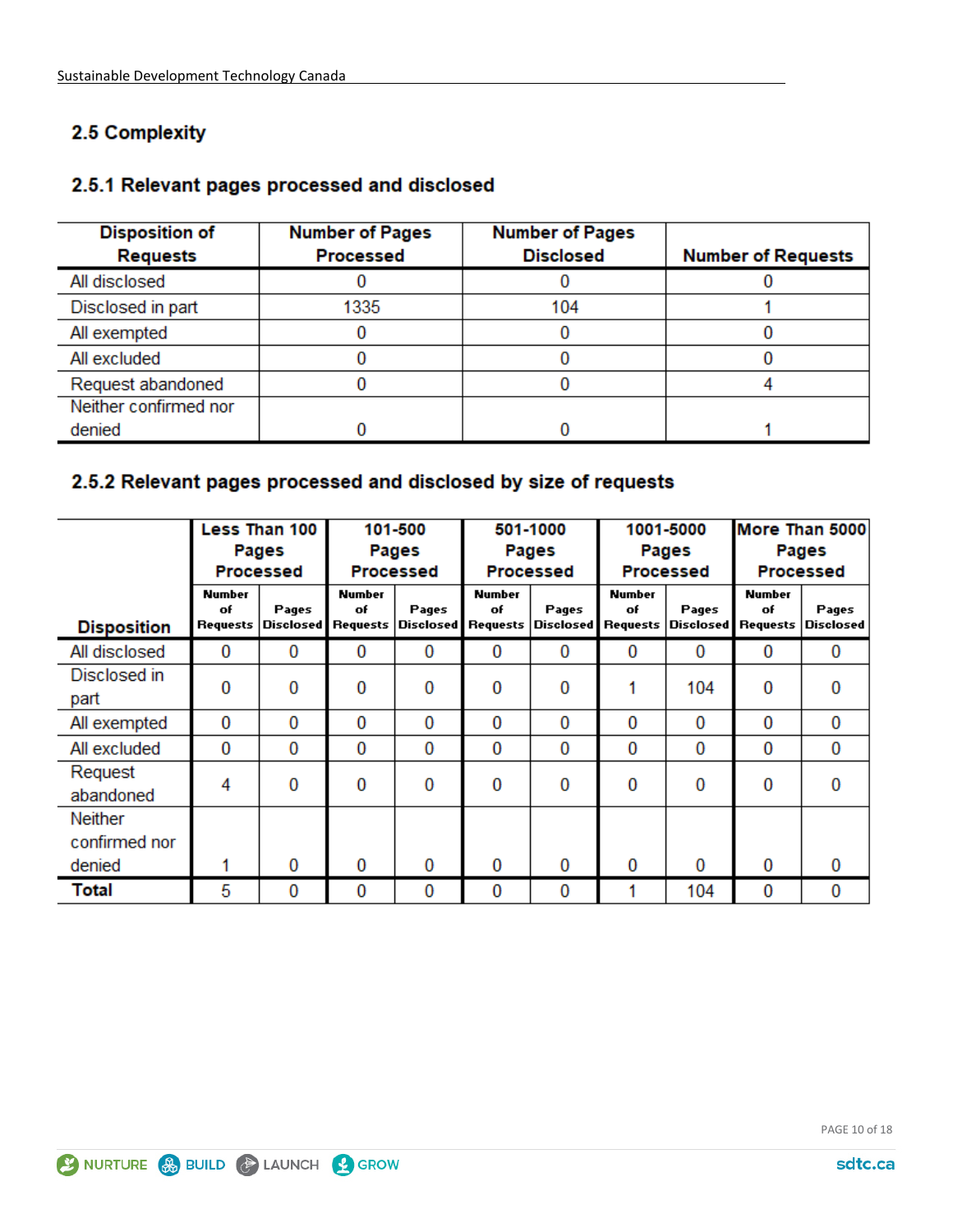# 2.5.3 Other complexities

| <b>Disposition</b>              | <b>Consultation</b><br>Required | Assessment of<br>Fees | <b>Legal Advice</b><br>Sought | Other | <b>Total</b> |
|---------------------------------|---------------------------------|-----------------------|-------------------------------|-------|--------------|
| All disclosed                   |                                 |                       |                               | 0     |              |
| Disclosed in<br>part            |                                 |                       |                               | 0     |              |
| All exempted                    | 0                               |                       | 0                             | 0     | O            |
| All excluded                    |                                 |                       | o                             | 0     |              |
| Request<br>abandoned            |                                 |                       |                               | 0     |              |
| <b>Neither</b><br>confirmed nor |                                 |                       |                               | 0     |              |
| Total                           | 5                               |                       |                               | 0     | 5            |

### 2.6 Deemed refusals

### 2.6.1 Reasons for not meeting statutory deadline

| <b>Number of Requests Closed</b>   |          | <b>Principal Reason</b>                |                          |       |
|------------------------------------|----------|----------------------------------------|--------------------------|-------|
| <b>Past the Statutory Deadline</b> | Workload | <b>External</b><br><b>Consultation</b> | Internal<br>Consultation | Other |
|                                    |          |                                        |                          |       |

## 2.6.2 Number of days past deadline

| <b>Number of Days Past</b><br><b>Deadline</b> | <b>Number of Requests</b><br><b>Past Deadline Where</b><br><b>No Extension Was</b><br>Taken | <b>Number of Requests</b><br><b>Past Deadline Where</b><br><b>An Extension Was</b><br><b>Taken</b> | <b>Total</b> |
|-----------------------------------------------|---------------------------------------------------------------------------------------------|----------------------------------------------------------------------------------------------------|--------------|
| 1 to 15 days                                  |                                                                                             |                                                                                                    |              |
| 16 to 30 days                                 |                                                                                             |                                                                                                    |              |
| 31 to 60 days                                 |                                                                                             |                                                                                                    |              |
| 61 to 120 days                                |                                                                                             |                                                                                                    |              |
| 121 to 180 days                               |                                                                                             |                                                                                                    |              |
| 181 to 365 days                               |                                                                                             |                                                                                                    |              |
| More than 365 days                            |                                                                                             |                                                                                                    |              |
| Total                                         |                                                                                             |                                                                                                    |              |

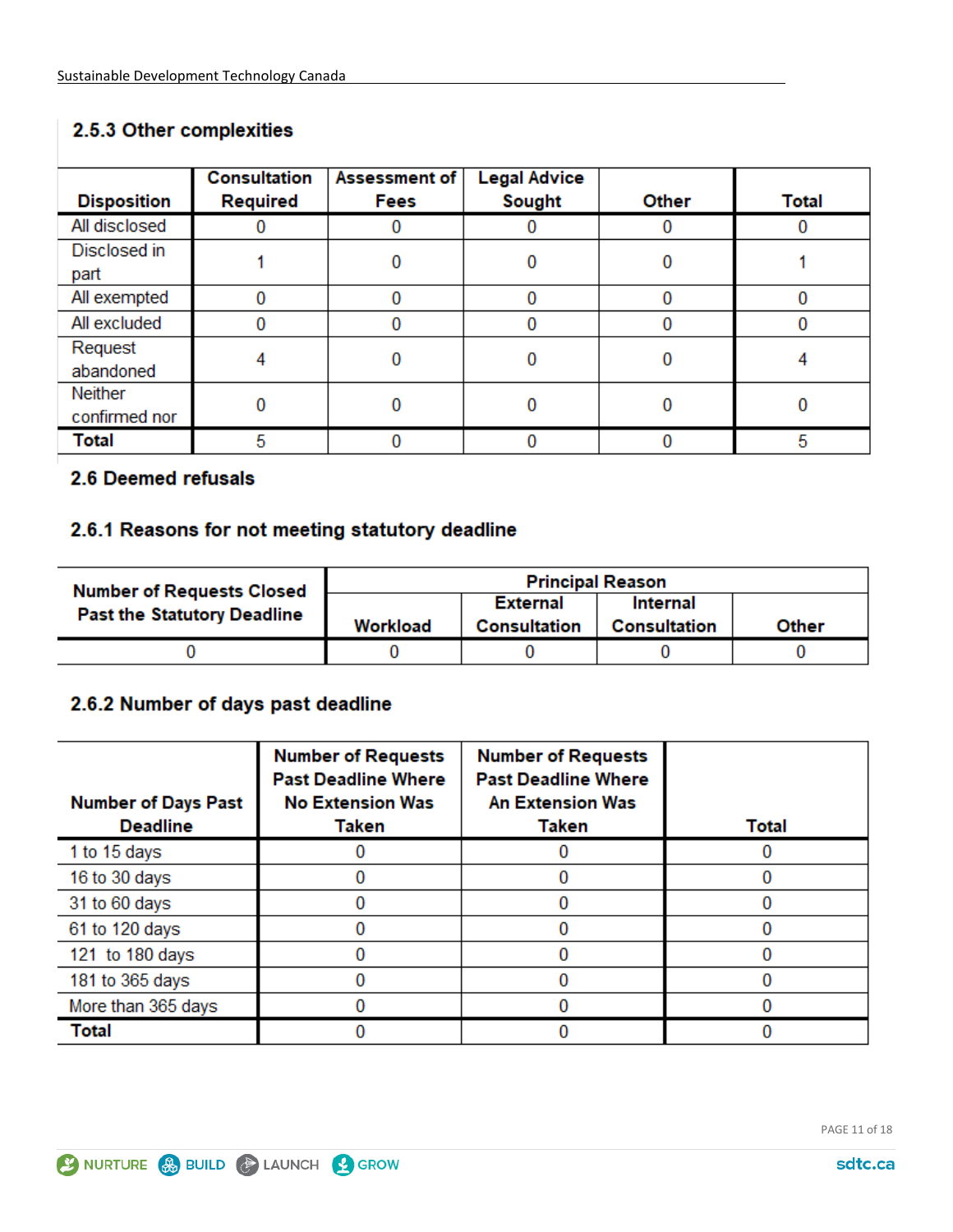# 2.7 Requests for translation

| <b>Translation Requests</b> | Accepted | Refused | Total |
|-----------------------------|----------|---------|-------|
| English to French           |          |         |       |
| <b>French to English</b>    |          |         |       |
| Total                       |          |         |       |

#### **Part 3: Extensions**

3.1 Reasons for extensions and disposition of requests

| <b>Disposition of Requests</b>         | 9(1)(a)                         | 9(1)(b)           | Consultation | 9(1)(c)                      |
|----------------------------------------|---------------------------------|-------------------|--------------|------------------------------|
| <b>Where an Extension Was</b><br>Taken | Interference<br>With Operations | <b>Section 69</b> | <b>Other</b> | <b>Third-Party</b><br>Notice |
| All disclosed                          |                                 |                   |              |                              |
| Disclosed in part                      |                                 |                   |              |                              |
| All exempted                           |                                 |                   |              |                              |
| All excluded                           |                                 |                   |              |                              |
| No records exist                       |                                 |                   |              |                              |
| Request abandoned                      |                                 |                   |              |                              |
| Total                                  |                                 |                   |              | 5                            |

#### 3.2 Length of extensions

|                             | 9(1)(a)<br>Interference | 9(1)(b)<br>Consultation | 9(1)(c)<br><b>Third-Party</b> |        |
|-----------------------------|-------------------------|-------------------------|-------------------------------|--------|
| <b>Length of Extensions</b> | With Operations         | <b>Section 69</b>       | <b>Other</b>                  | Notice |
| 30 days or less             |                         |                         |                               |        |
| 31 to 60 days               |                         |                         |                               |        |
| 61 to 120 days              |                         |                         |                               |        |
| 121 to 180 days             |                         |                         |                               |        |
| 181 to 365 days             |                         |                         |                               |        |
| 365 days or more            |                         |                         |                               |        |
| Total                       |                         |                         |                               | 5      |
| Part 4: Fees                |                         |                         |                               |        |

|                    |           | <b>Fee Collected</b> | <b>Fee Waived or Refunded</b> |               |  |
|--------------------|-----------|----------------------|-------------------------------|---------------|--|
|                    | Number of |                      | Number of                     |               |  |
| Fee Type           | Requests  | Amount               | Requests                      | <b>Amount</b> |  |
| Application        |           | \$30                 |                               | S0            |  |
| Search             |           | S0                   |                               | S0            |  |
| Production         |           | S0                   |                               | S0            |  |
| Programming        |           | S0                   |                               | S0            |  |
| Preparation        |           | S0                   |                               | S0            |  |
| Alternative format |           | S0                   |                               | S0            |  |
| Reproduction       |           | S0                   |                               | S0            |  |
| Total              |           | \$30                 |                               | S0            |  |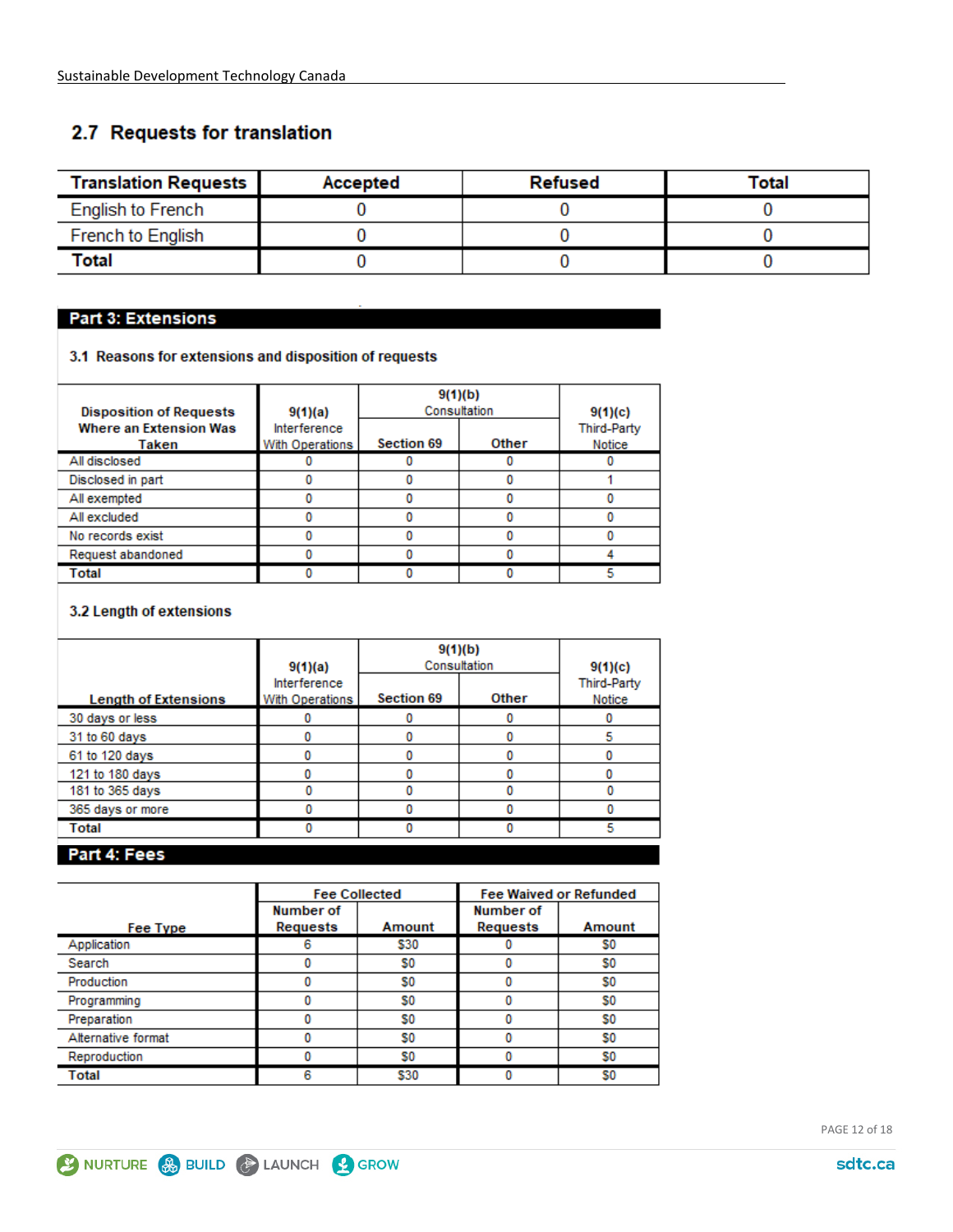#### Part 5: Consultations Received From Other Institutions and Organizations

#### 5.1 Consultations received from other Government of Canada institutions and organizations

| <b>Consultations</b>                              | Other<br>Government<br>of Canada<br><b>Institutions</b> | Number of<br>Pages to<br>Review | Other<br>Organization<br>s | <b>Number of</b><br>Pages to<br>Review |
|---------------------------------------------------|---------------------------------------------------------|---------------------------------|----------------------------|----------------------------------------|
| Received during reporting                         |                                                         | 98                              |                            |                                        |
| Outstanding from the previous<br>reporting period |                                                         |                                 |                            |                                        |
| Total                                             |                                                         | 98                              |                            |                                        |
| Closed during the reporting<br>period             |                                                         | 98                              | 0                          |                                        |
| Pending at the end of the<br>reporting period     |                                                         |                                 |                            |                                        |

#### 5.2 Recommendations and completion time for consultations received from other Government of Canada institutions

|                           |      | Number of Days Required to Complete Consultation |       |       |      |        |      |       |
|---------------------------|------|--------------------------------------------------|-------|-------|------|--------|------|-------|
|                           |      |                                                  |       |       | 121  |        | More |       |
|                           | 1 to | 16 to                                            | 31 to | 61 to | to   | 181 to | Than |       |
|                           | 15   | 30                                               | 60    | 120   | 180  | 365    | 365  |       |
| Recommendation            | Days | Days                                             | Days  | Days  | Days | Days   | Days | Total |
| Disclose entirely         | з    | 0                                                |       | Ū     |      |        | 0    |       |
| Disclose in part          |      | 0                                                |       |       | 0    | 0      | 0    | 3.    |
| <b>Exempt entirely</b>    | 0    | 0                                                | 0     | 0     | 0    | 0      | 0    | 0     |
| Exclude entirely          | 0    | 0                                                | 0     | 0     | 0    | 0      | 0    | 0     |
| Consult other institution | 0    | 0                                                | 0     | 0     | 0    | 0      | 0    | 0     |
| Other                     | 0    | 0                                                | 0     | 0     | 0    | 0      | 0    | 0     |
| Total                     | 4    | 0                                                | 2     |       | o    | o      | 0    |       |

5.3 Recommendations and completion time for consultations received from other organizations

|                           |      | Number of Days Required to Complete Consultation |       |       |      |        |             |       |
|---------------------------|------|--------------------------------------------------|-------|-------|------|--------|-------------|-------|
|                           |      |                                                  |       |       | 121  |        | <b>More</b> |       |
|                           | 1 to | 16 to                                            | 31 to | 61 to | to   | 181 to | Than        |       |
|                           | 15   | 30                                               | 60    | 120   | 180  | 365    | 365         |       |
| Recommendation            | Days | Days                                             | Days  | Days  | Days | Days   | Days        | Total |
| Disclose entirely         | o    | 0                                                | 0     | 0     | o    |        | 0           |       |
| Disclose in part          | 0    | 0                                                | 0     | 0     | 0    | 0      | 0.          | 0     |
| <b>Exempt entirely</b>    | 0    | 0                                                | 0     | 0     | 0    | 0      | 0.          | 0     |
| Exclude entirely          | 0    | 0                                                | 0     | 0     | 0    | 0      | 0.          | 0     |
| Consult other institution | 0    | 0                                                | 0     | 0     | 0    | 0      | 0.          | n     |
| Other                     | 0.   | 0                                                | 0     | 0     | 0    | o      | 0.          | n     |
| Total                     | 0    | Ū                                                | 0     | 0     | n    |        |             |       |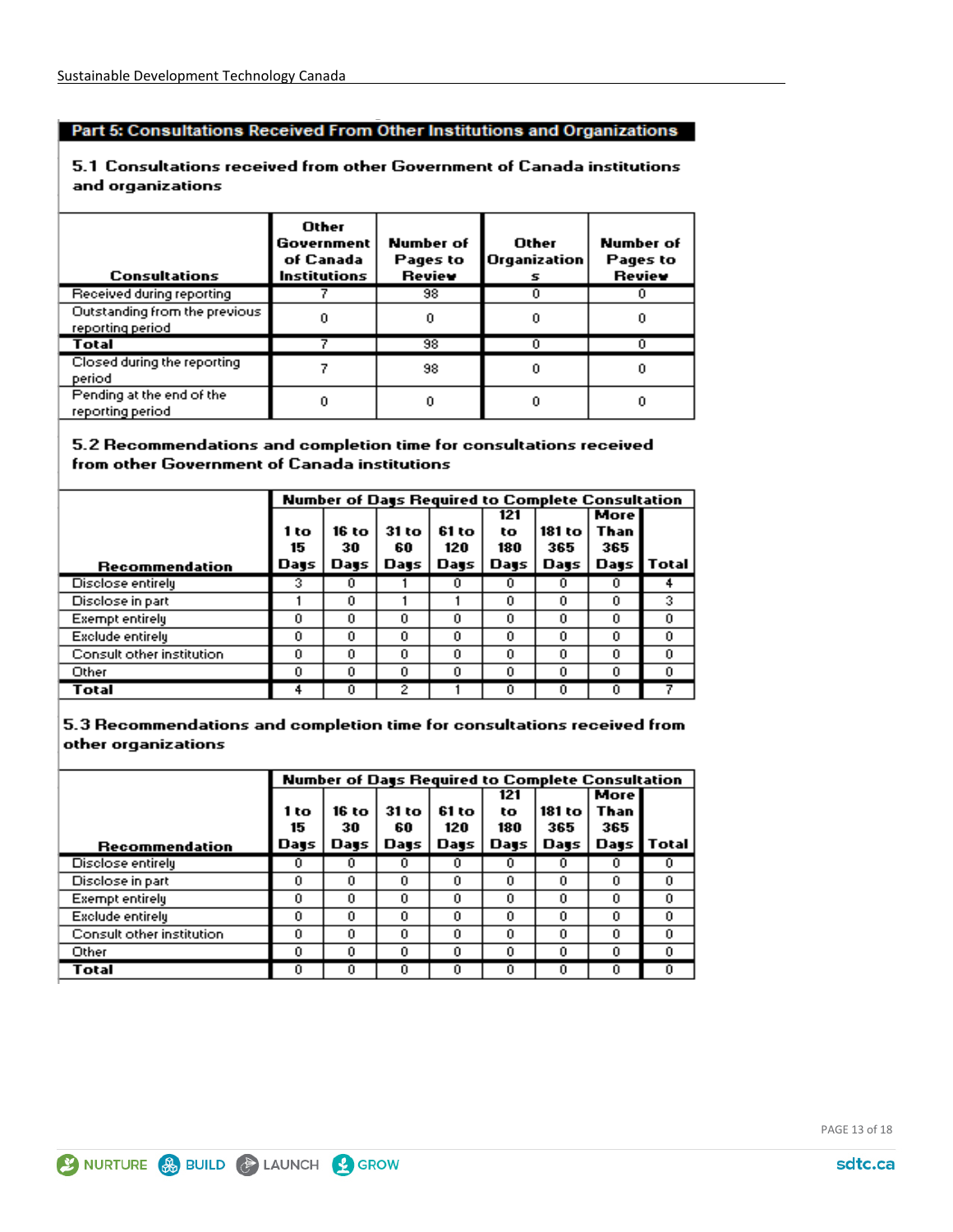# Part 6: Completion Time of Consultations on Cabinet Confidences

# 6.1 Requests with Legal Services

|                          |                                 | <b>Fewer Than 100</b><br>Pages<br><b>Processed</b> |                                        | 501-1000<br>101-500 Pages<br>Pages<br><b>Processed</b><br><b>Processed</b> |                                 |                                    |                     | 1001-5000<br>Pages<br>Processed | More Than 5000<br>Pages<br><b>Processed</b> |                    |
|--------------------------|---------------------------------|----------------------------------------------------|----------------------------------------|----------------------------------------------------------------------------|---------------------------------|------------------------------------|---------------------|---------------------------------|---------------------------------------------|--------------------|
| <b>Number of</b><br>Days | <b>Number</b><br>of<br>Requests | Pages<br><b>Disclosed</b>                          | <b>Number</b><br>of<br><b>Requests</b> | Pages<br><b>Disclosed</b>                                                  | <b>Number</b><br>of<br>Requests | Pages<br><b>Disclosed Requests</b> | <b>Number</b><br>of | Pages<br><b>Disclosed</b>       | <b>Number</b><br>of<br>Requests             | Pages<br>Disclosed |
| 1 to 15                  | 0                               | 0                                                  | 0                                      | 0                                                                          | $\bf{0}$                        | 0                                  | 0                   | 0                               | $\Omega$                                    | 0                  |
| 16 to 30                 | 0                               | 0                                                  | 0                                      | 0                                                                          | 0                               | 0                                  | $\Omega$            | 0                               | 0                                           | 0                  |
| 31 to 60                 | 0                               | $\bf{0}$                                           | 0                                      | 0                                                                          | 0                               | 0                                  | 0                   | 0                               | $\bf{0}$                                    | 0                  |
| 61 to 120                | 0                               | 0                                                  | 0                                      | 0                                                                          | 0                               | 0                                  | $\Omega$            | 0                               | 0                                           | 0                  |
| 121 to 180               | 0                               | $\Omega$                                           | 0                                      | $\bf{0}$                                                                   | $\bf{0}$                        | $\mathbf{0}$                       | $\Omega$            | 0                               | $\Omega$                                    | $\bf{0}$           |
| 181 to 365               | 0                               | $\Omega$                                           | 0                                      | 0                                                                          | 0                               | 0                                  | 0                   | 0                               | 0                                           | $\bf{0}$           |
| More than 365            | 0                               | $\Omega$                                           | 0                                      | 0                                                                          | $\bf{0}$                        | 0                                  | 0                   | 0                               | $\Omega$                                    | 0                  |
| Total                    | 0                               | 0                                                  | 0                                      | 0                                                                          | $\bf{0}$                        | $\bf{0}$                           | 0                   | 0                               | 0                                           | 0                  |

# 6.2 Requests with Privy Council Office

|                          |                                 | <b>Fewer Than 100</b><br>Pages<br>Processed |                                        | 101-500 Pages<br><b>Processed</b> | 501-1000<br>Pages<br>Processed |          | 1001-5000<br>Pages<br><b>Processed</b>              |       | More Than 5000<br>Pages<br><b>Processed</b> |                           |
|--------------------------|---------------------------------|---------------------------------------------|----------------------------------------|-----------------------------------|--------------------------------|----------|-----------------------------------------------------|-------|---------------------------------------------|---------------------------|
| <b>Number of</b><br>Days | <b>Number</b><br>of<br>Requests | Pages<br> Disclosed                         | <b>Number</b><br>of<br><b>Requests</b> | Pages<br>Disclosed   Requests     | <b>Number</b><br>of            | Pages    | <b>Number</b><br>of<br>Disclosed Requests Disclosed | Pages | <b>Number</b><br>of<br>Requests             | Pages<br><b>Disclosed</b> |
| 1 to 15                  | 0                               | 0                                           | 0                                      | 0                                 | 0                              | 0        | 0                                                   | 0     | $\Omega$                                    | 0                         |
| 16 to 30                 | 0                               | 0                                           | 0                                      | 0                                 | 0                              | 0        | $\Omega$                                            | 0     | $\Omega$                                    | 0                         |
| 31 to 60                 | 0                               | 0                                           | 0                                      | 0                                 | 0                              | 0        | $\Omega$                                            | 0     | 0                                           | 0                         |
| 61 to 120                | 0                               | 0                                           | 0                                      | 0                                 | 0                              | 0        | $\Omega$                                            | 0     | 0                                           | 0                         |
| 121 to 180               | $\Omega$                        | 0                                           | 0                                      | 0                                 | 0                              | $\Omega$ | 0                                                   | 0     | $\Omega$                                    | 0                         |
| 181 to 365               | 0                               | 0                                           | 0                                      | 0                                 | 0                              | 0        | 0                                                   | 0     | $\Omega$                                    | 0                         |
| More than 365            | 0                               | 0                                           | 0                                      | 0                                 | 0                              | 0        | $\Omega$                                            | 0     | 0                                           | 0                         |
| Total                    | 0                               | 0                                           | 0                                      | 0                                 | 0                              | 0        | $\Omega$                                            | 0     | 0                                           | 0                         |

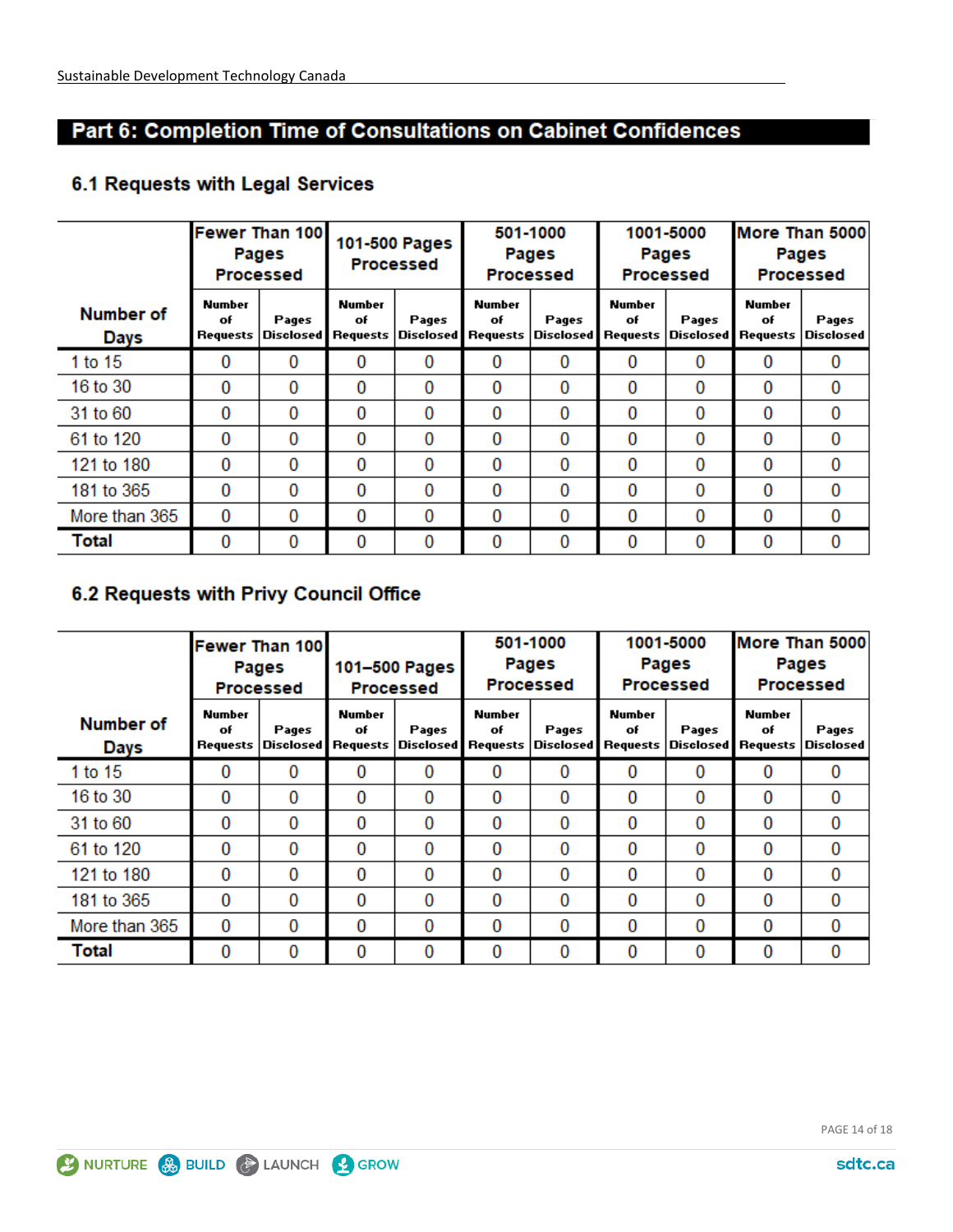# **Part 7: Complaints and Investigations**

| <b>Section 32</b> | <b>Section 35</b> | <b>Section 37</b> | <b>Total</b> |
|-------------------|-------------------|-------------------|--------------|
|                   |                   |                   |              |

## **Part 8: Court Action**

| <b>Section 41</b> | <b>Section 42</b> | <b>Section 44</b> | Total |
|-------------------|-------------------|-------------------|-------|
|                   |                   |                   |       |

# Part 9: Resources Related to the Access to Information Act

### 9.1 Costs

| <b>Expenditures</b>                           |     | <b>Amount</b> |  |
|-----------------------------------------------|-----|---------------|--|
| <b>Salaries</b>                               |     | \$10,754      |  |
| Overtime                                      |     | \$0           |  |
| Goods and Services                            |     | \$60,857      |  |
| • Professional services contracts<br>\$60,857 |     |               |  |
| $\cdot$ Other                                 | \$0 |               |  |
| Total                                         |     | \$71,611      |  |

### 9.2 Human Resources

|                                  | <b>Person Years</b><br><b>Dedicated to Access to</b> |  |
|----------------------------------|------------------------------------------------------|--|
| <b>Resources</b>                 | <b>Information Activities</b>                        |  |
| Full-time employees              | 0.17                                                 |  |
| Part-time and casual employees   | 0.00                                                 |  |
| <b>Regional staff</b>            | 0.00                                                 |  |
| Consultants and agency personnel | 0.23                                                 |  |
| <b>Students</b>                  | 0.00                                                 |  |
| Total                            | 0.40                                                 |  |

Note: Enter values to two decimal places.

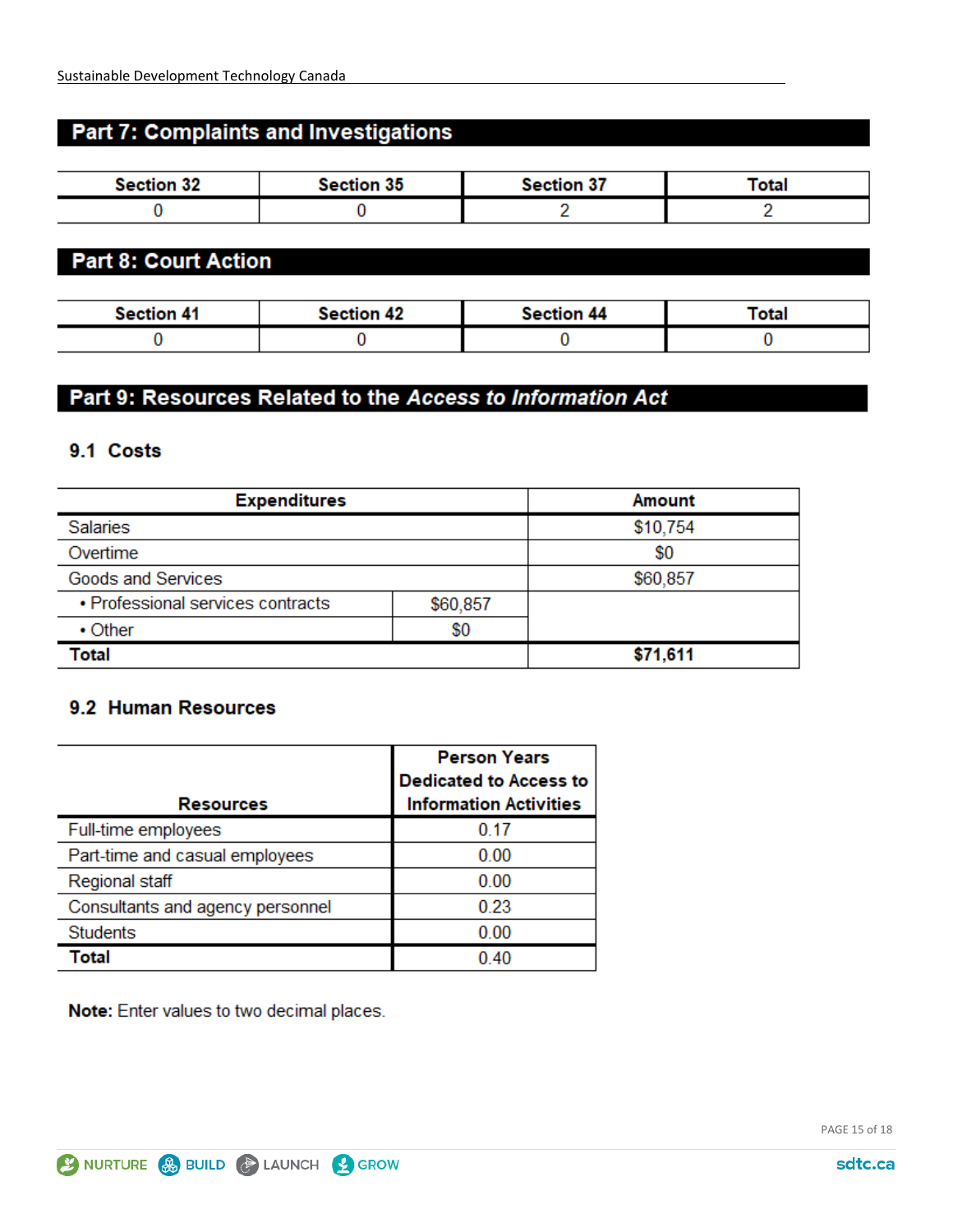# APPENDIX B - Additional Reporting Requirements

| Access to Information Act          |                    |  |  |
|------------------------------------|--------------------|--|--|
| Section                            | Number of requests |  |  |
| 16.31 Investigation under the      |                    |  |  |
| <b>Elections Act</b>               |                    |  |  |
| 16.6 National Security and         |                    |  |  |
| Intelligence Committee             |                    |  |  |
| 23.1 Patent or Trademark privilege |                    |  |  |

Previously released ATI package released informally

| <b>Institution</b>                        | Number of informal releases of previously<br>released ATI packages |
|-------------------------------------------|--------------------------------------------------------------------|
| Sustainable Development Technology Canada |                                                                    |



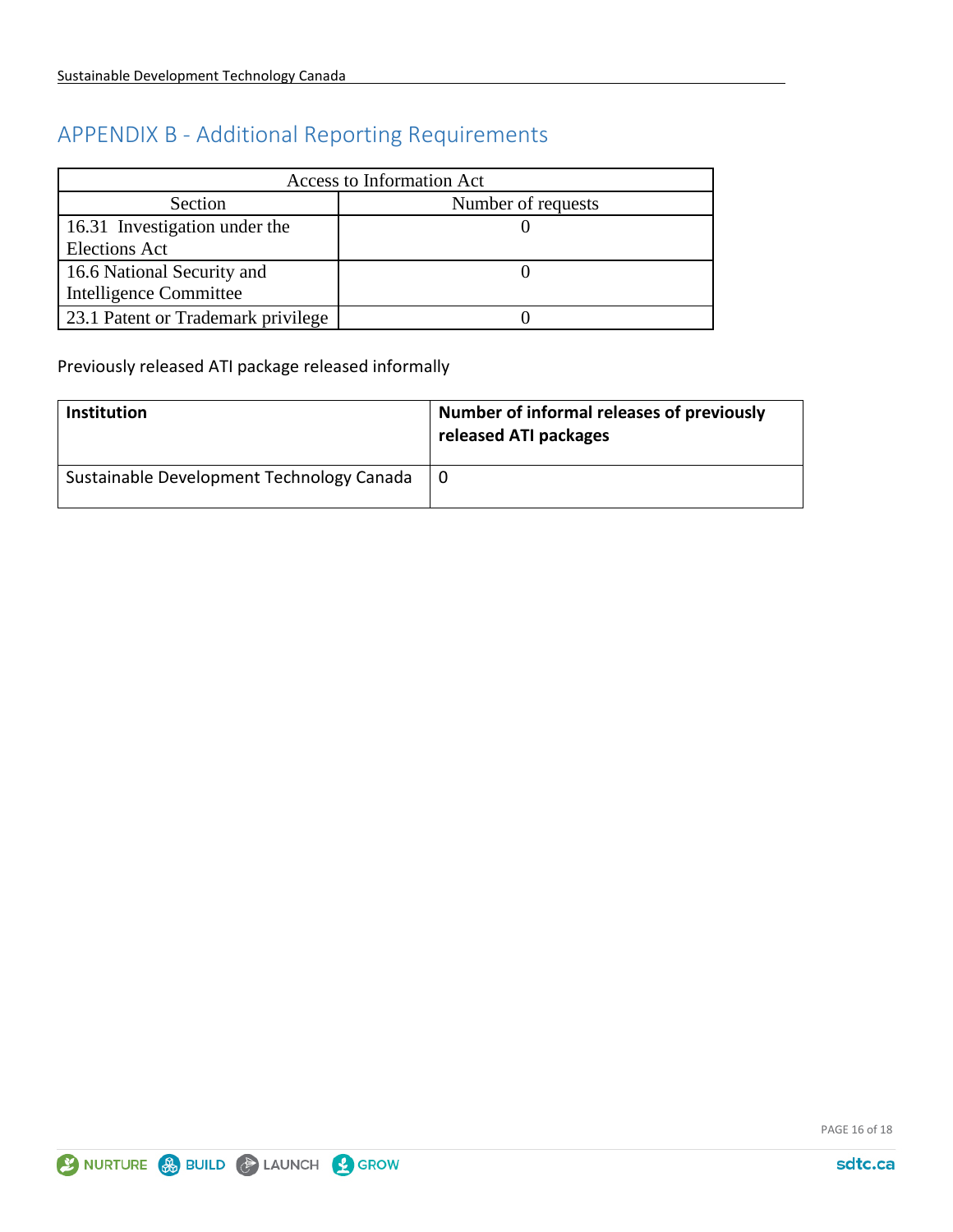# <span id="page-16-0"></span>APPENDIX C - Delegation Order

#### Access to Information Act

#### **DELEGATION ORDER**

#### **Access to Information Act**

The designated Head of the Canada Foundation for Sustainable Development Technology (SDTC), pursuant to section 73 of the Access to Information Act\*, hereby designates the persons holding the positions set out in the schedule attached hereto to exercise the powers and functions of the head of the institution under the sections of the Act set out in the schedule opposite each position.

Date: 8pt 21, 2018

President

\* S.C. 1980-82, c.111

PAGE 17 of 18